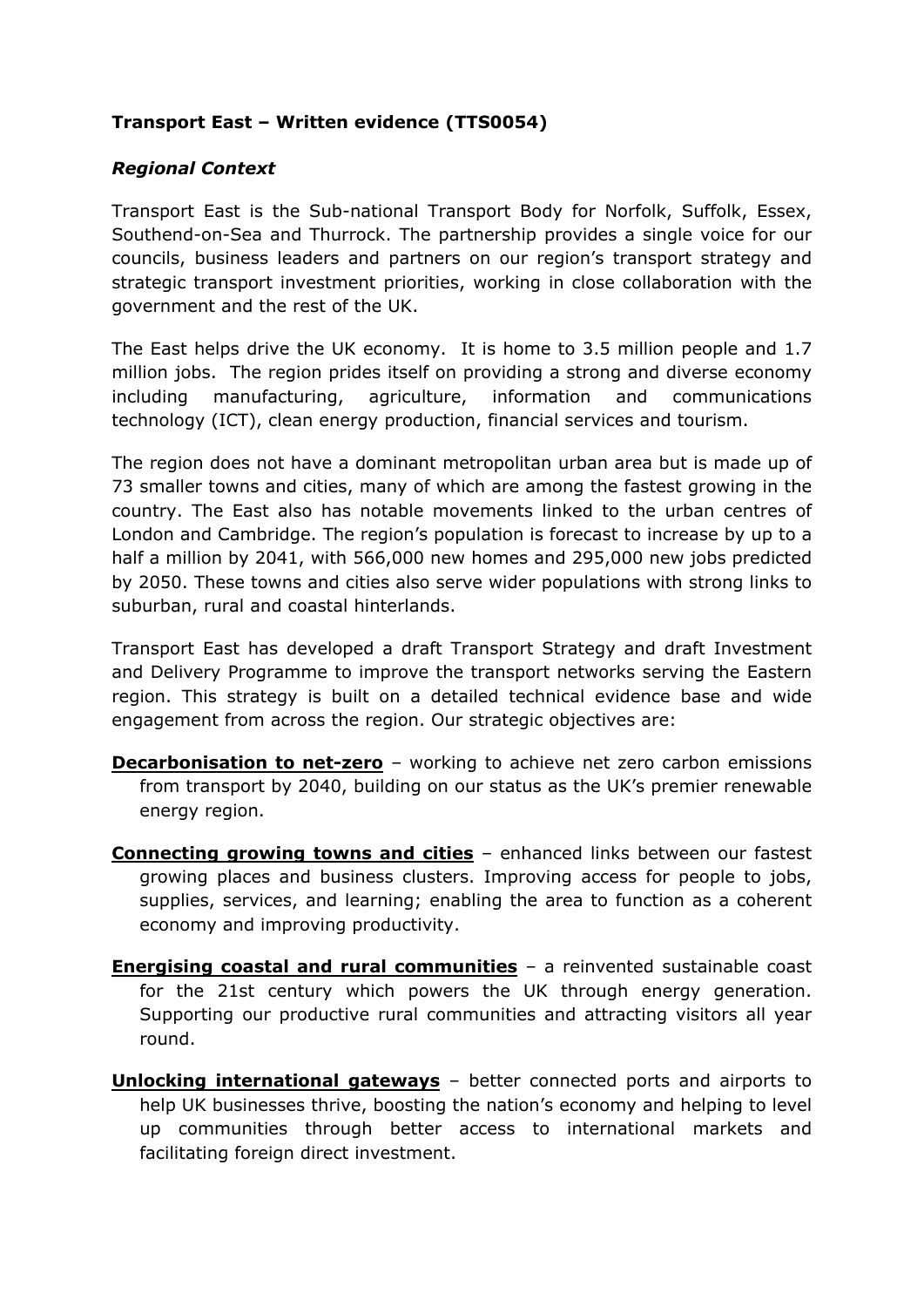#### *Summary of top 5 points:*

- 1. **Priority passenger transport projects:** In the short to medium term our priority rail improvements include schemes on the West Anglia Main Line, Greater Anglia Main Line, Thameside line and progressing the business case East-West Rail Eastern section. On bus service improvements we have secured additional funding from the DfT for this financial year, as a joint commission with neighbouring STBs to deliver regional level support to our LTA's Bus Service Improvement Plans.
- 2. **All regions IRP:** For the longer term we propose that all regions need an integrated rail plan, not just the North and Midlands. Sub-national Transport Bodies are the ideal partnerships to progress these, with the right level of resourcing. Transport East has committed to progress a Rail Plan for the East, which would consider wider issues of integration with other modes to create seamless end-to-end journeys.
- 3. **STBs as a guiding mind:** The seven Transport Strategies of the STBs across England (and the Mayor's Transport Strategy in London), have been developed in partnership with all regional partners and subject to widespread consultation, and should set the direction for public transport improvements across their geographies – embedded in NR/GBRTT, Bus and Active Travel policy and investment decisions.
- 4. **Decarbonisation, levelling-up and new models of funding:** Public transport is fundamental to the UK's decarbonisation goal, but to facilitate the mode shift required from road-based transport, we must tackle affordability, connectivity and convenience. Integration with other transport networks is fundamental to deliver end-to-end journeys for the customer that are competitive with the private car.New models of funding may be needed, and STBs are well placed to support DfT with this.
- 5. **Move beyond the focus on urban transport:** Links between urban, suburban & rural conurbations are essential to meet Government objectives on decarbonisation, sustainable economic growth and levellingup.

#### **Notes**

- 1. The East region within this response relates to the geography covered by the Transport East STB.
- 2. All links and references relating to evidence for this response are provided at the end of the document.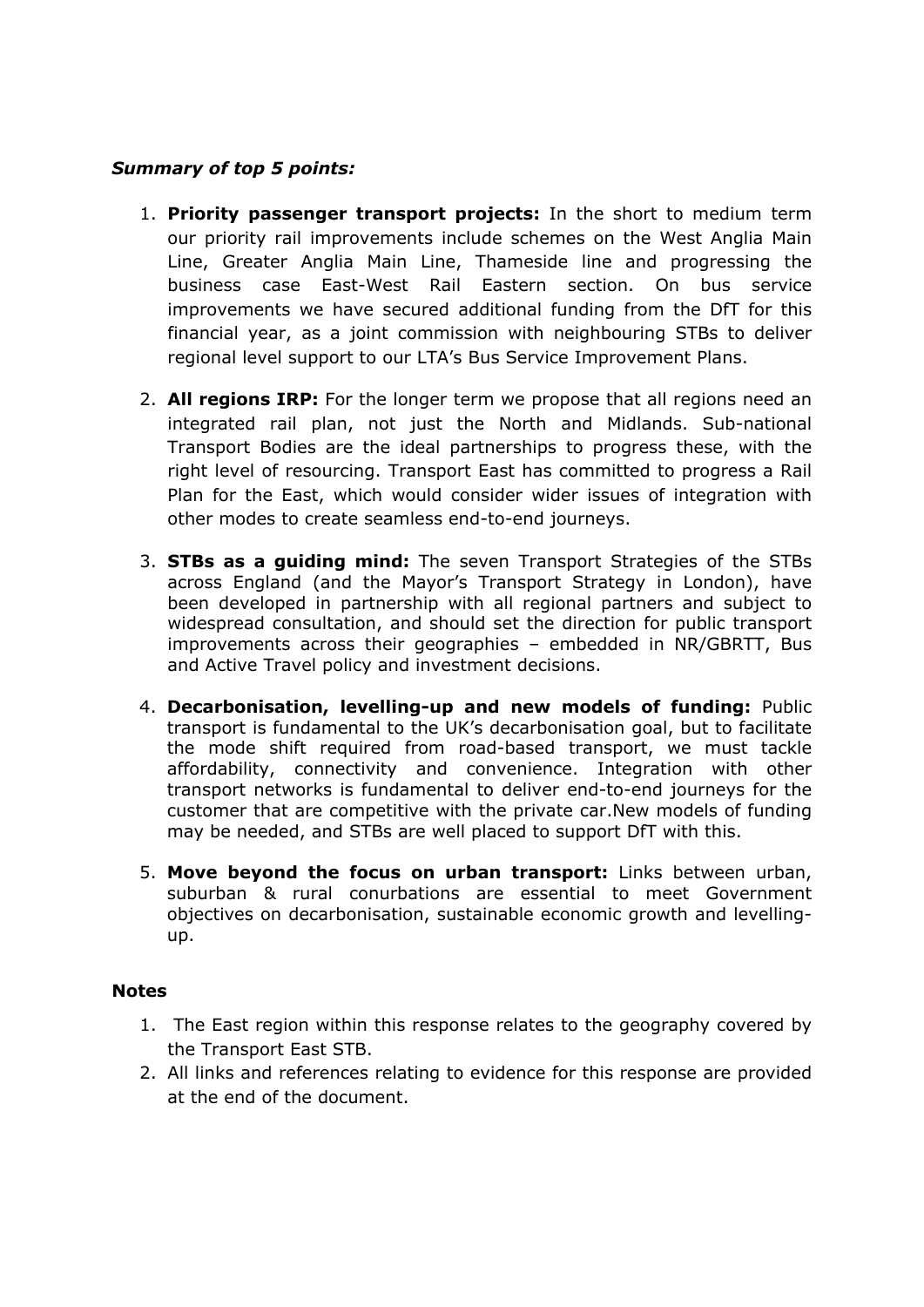#### **The Inquiry**

# **What are the current and anticipated levels of public transport demand and capacity in towns and cities in England? What influences public transport travel patterns? How does the choice of public transport vary across different demographic groups?**

Within the Transport East region there is relatively high car-dependency with 67% of people travelling to work by car or van and only 12% travelling to work by public transport. While much of the region is rural or semi-rural, there remains high car usage within the region's urban areas with many of the East's urban centres (Southend, Ipswich, Norwich, Chelmsford, Colchester and Grays) among the most congested areas in the country outside London. This suggests there is significant opportunity for modal shift within the region's urban centre if the right public transport can be developed.

The region's rail network is largely orientated towards London, with better connections and service levels on the radial routes serving the Capital – but these still can be slow and unreliable. Connections and services are poorer East to West (especially in Suffolk and Norfolk), with South Essex seeing poor connections North to South. This can make it different for people to travel by public transport to local destinations despite being geographically close. We have a number of key improvements along existing routes outlined in our [Investment](https://www.transporteast.org.uk/wp-content/uploads/202111-Final-IDP-1.pdf) [and](https://www.transporteast.org.uk/wp-content/uploads/202111-Final-IDP-1.pdf) [Delivery](https://www.transporteast.org.uk/wp-content/uploads/202111-Final-IDP-1.pdf) [Programme,](https://www.transporteast.org.uk/wp-content/uploads/202111-Final-IDP-1.pdf) particularly to improve passenger services along West Anglia Main Line, Great Eastern Main Line, Ely Area Capacity Enhancements, Haughley Junction and progressing the business case for East-West Rail Eastern section. To develop the next generation of rail and mass rapid transit schemes Transport East has established a regional Rail Group to develop an Integrated Rail Plan for the East.

Buses form the core of the region's public transport network. We undertook a detailed study into the passenger transport network across the region to develop our [Passenger](https://www.transporteast.org.uk/wp-content/uploads/Transport-East-Passenger-Transport-Strategy-Final.pdf) [Transport](https://www.transporteast.org.uk/wp-content/uploads/Transport-East-Passenger-Transport-Strategy-Final.pdf) [Strategy](https://www.transporteast.org.uk/wp-content/uploads/Transport-East-Passenger-Transport-Strategy-Final.pdf) [2021.](https://www.transporteast.org.uk/wp-content/uploads/Transport-East-Passenger-Transport-Strategy-Final.pdf) This looked at both long-term issues prior to COVID-19 and challenges emerging from the travel restrictions in place to manage the pandemic.

Long-term issues for bus travel within the region include:

- Passenger transport does not provide an attractive option for many endto-end journeys. Passenger transport can never provide a direct, timely option for every journey choice in the region, but many potential users (including those in urban areas) perceive passenger transport options to be slow, unreliable, inconvenient and/or unattractive.
- Some people are excluded from the current transport network. Even for those people that have a passenger transport service near to their home, many are unable to use it for reasons of ability, cost and confidence in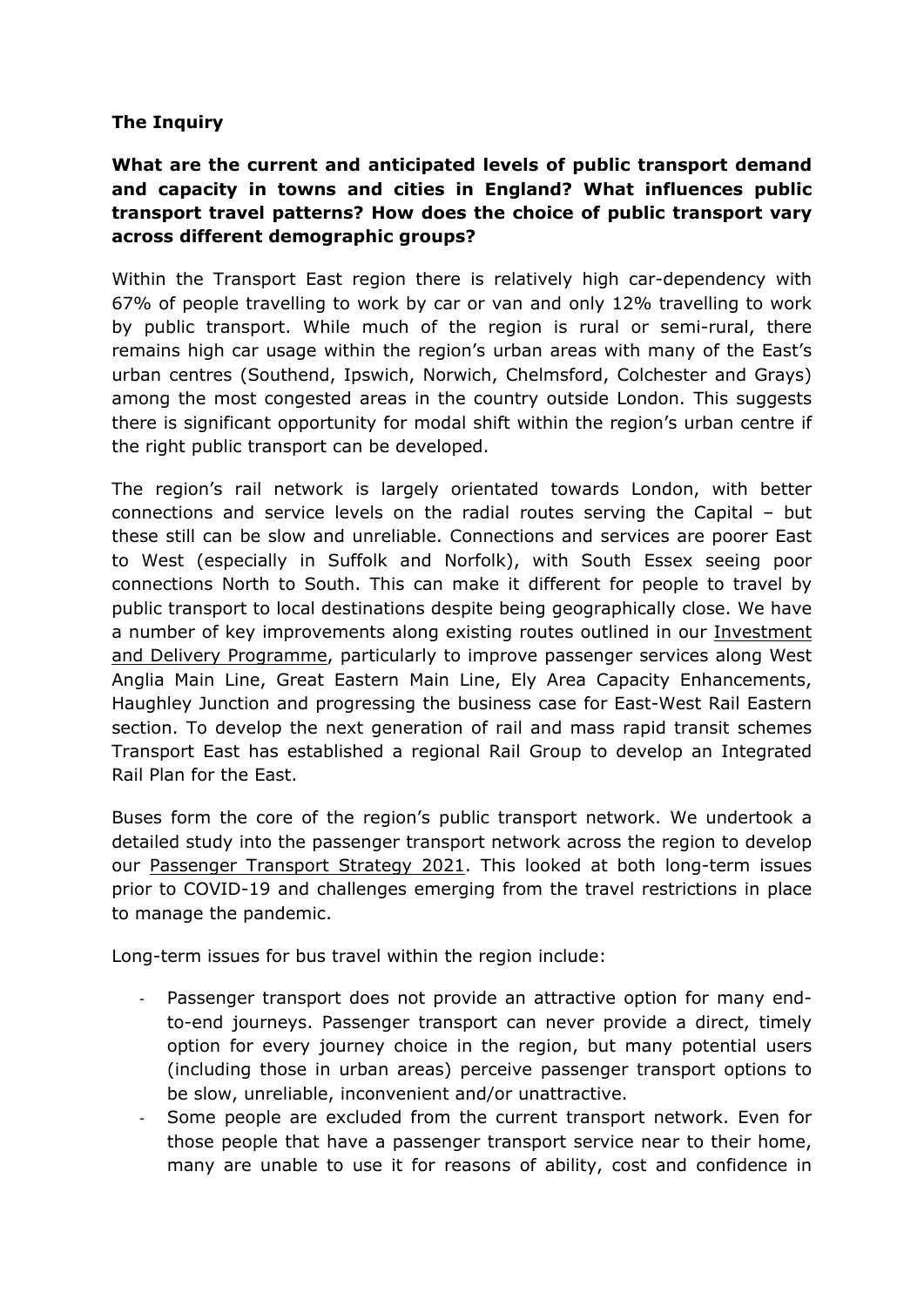service provision. This leads to exclusion, especially for disabled, older, and young people. Barriers arise because of a variety of issues including those related to infrastructure (including lack of safe walking routes to stops), high cost of use (especially for family groups), concerns related to personal security and lack of confidence in service reliability.

- Passenger transport information and integration between services can be poor. Despite the substantial technological advances of recent years, many potential users of passenger transport perceive it to be difficult to find accurate information for public transport journey planning, or to get updates during a journey.
- The complexity of the region's network (with multiple private operators) means passenger transport services are often not well integrated, with limited timetable or ticketing coordination between services and, in some instances, unattractive infrastructure making interchange unappealing.
- Some highway design and parking policies hinder passenger transport, by delaying bus services and making journeys by car more attractive. Measures to improve bus priority and/or to manage the demand for car parking could support efforts to encourage passenger transport use over that of car.

#### Post-COIVID-19 issues:

- Longer-term viability of service provision with reduced patronage. Government support for bus operators has been confirmed until Sept 2022 which has enabled many services to keep running, but the longerterm sustainability of these services is doubted without additional subsidy.
- Some passengers' confidence to use passenger transport has fallen and may be difficult to rebuild.
- Changes to trip patterns could undermine core markets for passenger transport. Passenger transport services are most effective operating on high-demand corridors, especially peak-time journeys into/from urban centres. Density of development across the East, even within our more urban centres is lower than major metropolitan cities, reducing commercial viability of services. COVID-19 has significantly reduced demand for travel to these places both for employment and leisure/retail, and at peak times, whilst journeys to other places (notably edge-of-town retail and employment sites, which are harder to serve by passenger transport than town centres) have been less affected. If these altered trip patterns continue, the viability of the passenger transport network could be undermined.
- COVID-19 has affected travel habits of different parts of the population differently, with older people and those with underlying heath conditions particularly affected by the desire for physical distancing, whilst people with low incomes typically have a smaller variety of transport choices available to them. Social exclusion problems risk being exacerbated as a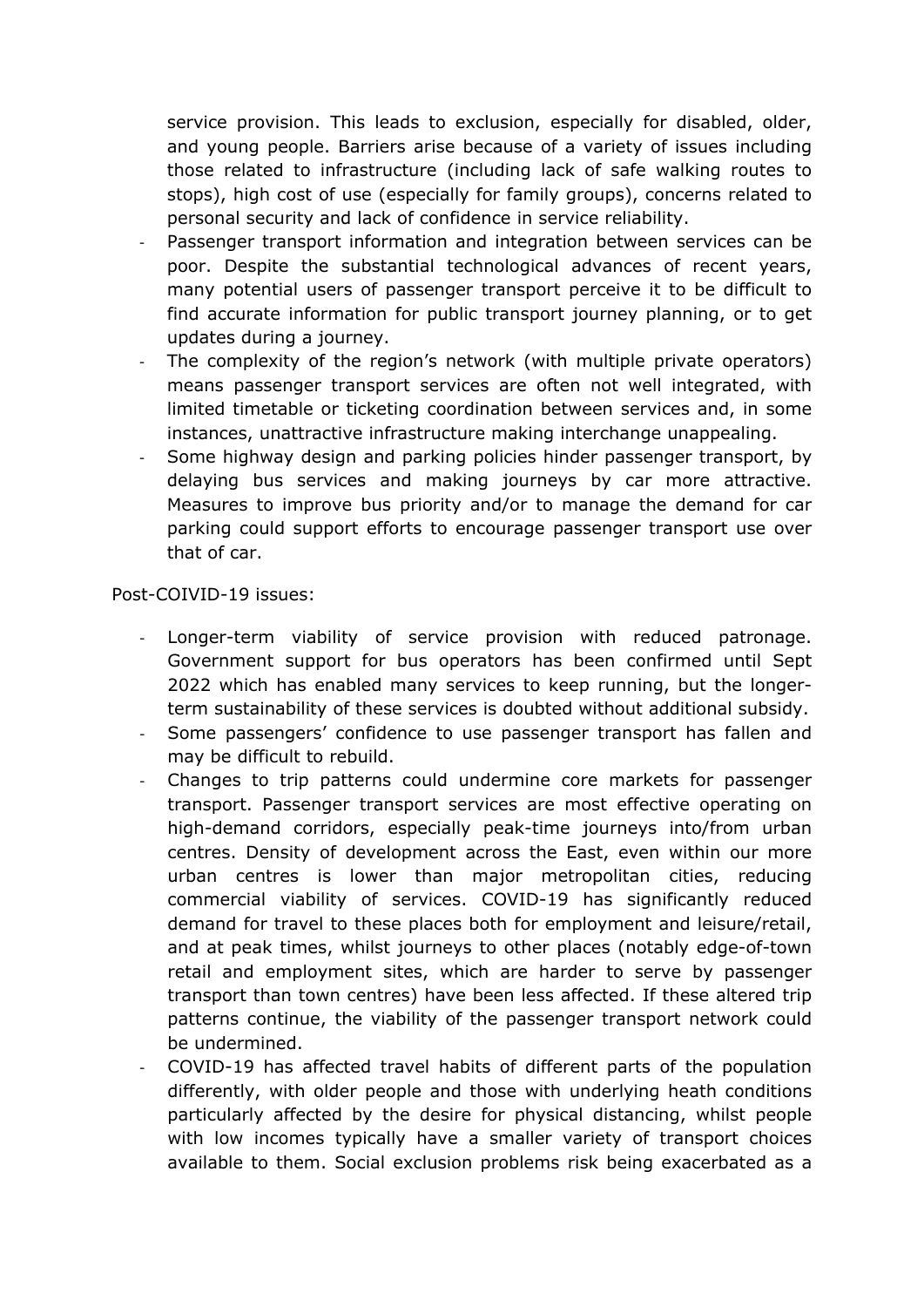result. The passenger transport network has a role to help ensure that exclusion effects are not magnified as travel restrictions ease.

Our own [public](https://www.transporteast.org.uk/wp-content/uploads/Transport-East-Online-Public-Engagement-Report_FINAL.pdf) [travel](https://www.transporteast.org.uk/wp-content/uploads/Transport-East-Online-Public-Engagement-Report_FINAL.pdf) [behaviour](https://www.transporteast.org.uk/wp-content/uploads/Transport-East-Online-Public-Engagement-Report_FINAL.pdf) [survey](https://www.transporteast.org.uk/wp-content/uploads/Transport-East-Online-Public-Engagement-Report_FINAL.pdf) (undertaken during first COVID-19 lockdown) indicated the top five factors for deciding on journey choice were reliability, convenience, frequency, safety, and personal security. Affordability is another key factor. To support mode shift, the cost of passenger transport needs to come down relative to other modes, but this may require a different model of funding. A challenge for the industry is how to create an affordable public transport network, whether the wider societal gains justify increased public subsidy, and these issues need to be considered in the wider debate around paying for transport.

Frequency of service has been shown to be a significant factor in use of rail, for example providing an hourly service on the East Suffolk line, Norwich to Sheringham, Norwich to Cambridge and Ipswich to Cambridge; where passenger numbers increased between 100% and 260% following the provision of a core hourly frequency.

# **How might public transport travel patterns shift in the next 10 years? What impact could digitalisation and the COVID-19 pandemic have on travel patterns in the long term?**

The Transport East [draft](https://www.transporteast.org.uk/wp-content/uploads/TransportEastStrategy.v6.pdf) [Transport](https://www.transporteast.org.uk/wp-content/uploads/TransportEastStrategy.v6.pdf) [Strategy](https://www.transporteast.org.uk/wp-content/uploads/TransportEastStrategy.v6.pdf) examines potential future scenarios and has been developed with this uncertainty in mind. The work to develop the Transport Strategy was also undertaken during the COVID-19 pandemic, so has been designed to be flexible to a range of future travel environments.

Whilst through the COVID-19 pandemic there was a dramatic change in travel behaviour due to government restrictions, there is still substantial uncertainty about the longer-term impact of the pandemic. There is evidence to suggest patterns of demand over distance and time shifts might evolve as follows:

- As more people work at home and consume in their local community, demand for very short-distance infrastructure (1-2km) particularly through active modes, may increase as people use local amenities more frequently.
- As less people commute daily into the office, short-distance (5-20km), rush-hour commuting trips may be noticeably reduced. This has implications for the design of transport infrastructure systems to service rush hours. Work-from-home culture may persist and even spill over back into a traditional office environment, in terms of more flexible working patterns.
- As more people live at greater distance from their place of work, demand for medium-distance (30-100km) transport may increase as they visit clients, colleagues and collaborators on a weekly basis.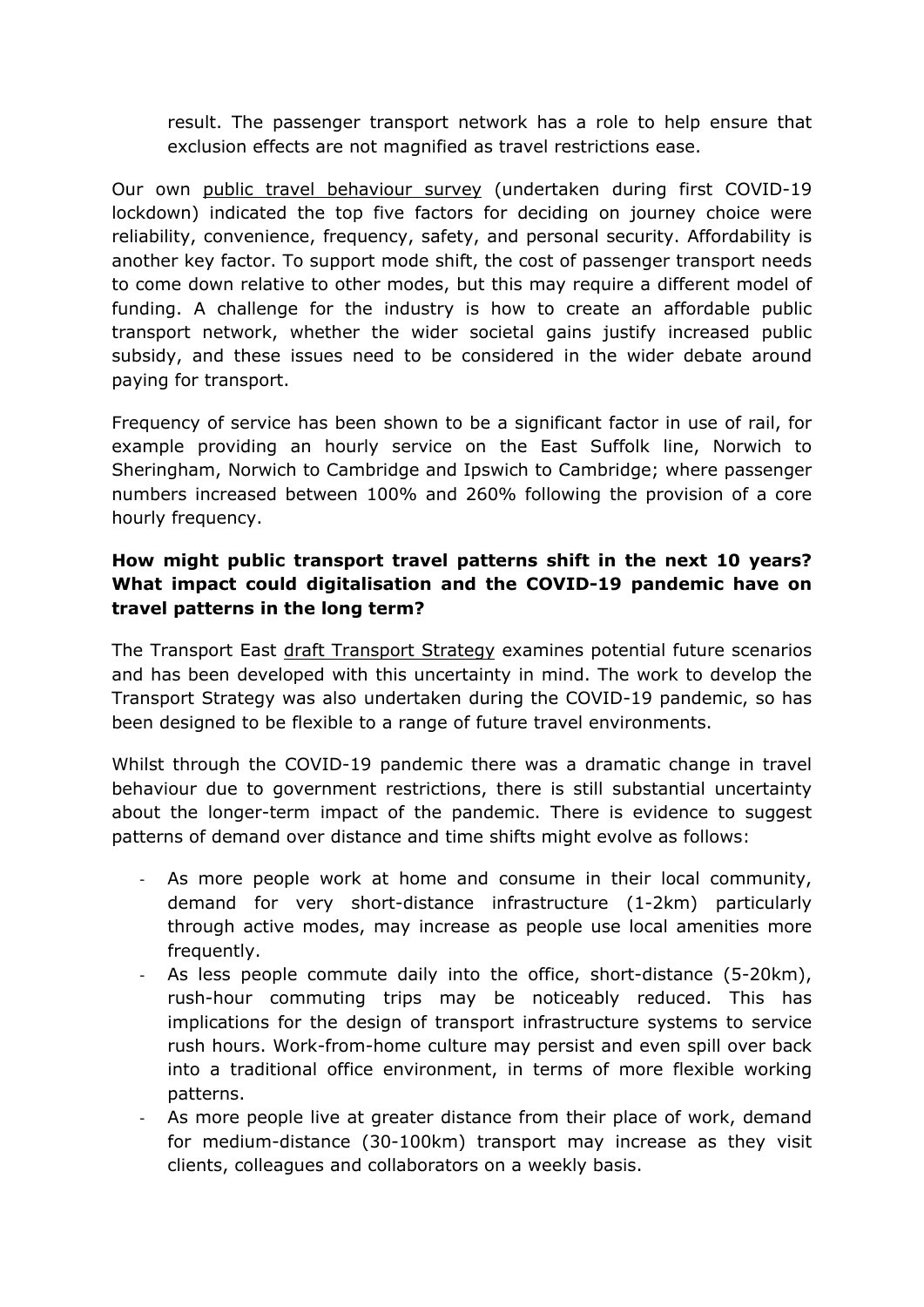- Transport for non-work purposes and goods movement becomes a higher relative priority
- Having good connections to friends and family, leisure and entertainment opportunities may become more of a factor in residential choice.

Within the East, given the relatively large numbers of commuters to London and Cambridge, it could see longer, less frequent commutes from the region's urban centres. This brings opportunities for increased active and sustainable travel within our towns and cities.

The East is expecting to see large numbers of homes and employment sites come forward for development over the next 10 years. Modal shift will be key to delivering net-zero this will require an integrated approach to public transport provision for residential and business developments from the outset. This will include integrated ticketing, multi-modal connectivity addressing end to end transport needs and an understanding of future local plans. Linking to future growth raises the challenge of affordability and timely delivery.

A long-term trend for the East region is the age profile of the population. The East's population is already older than the national average and the trend is for this to increase, alongside an aging workforce. Accessibility of public transport (especially rail) is an important factor, acknowledging that the need for accessibility is not restricted to the older population, but that it will increase because of the older population. Access to stations and bus-stops, within stations and onto trains/ buses should be a short-term objective. This includes access improvements for those with visual, aural and cognitive disabilities including neurodiversity and dementia. It is also linked to the quality and navigability of the local street environment. Accessibility is only as good as the weakest link in the whole journey. The station and train may be accessible, but if the paths on the route to the station have pavement parking, dropped kerbs in the wrong place, are badly maintained and have poor lighting then the journey is not accessible.

Linked to this is increased scrutiny of safety of protected groups within the Equalities Act in public spaces including the transport network, and improving safety and the perception of safety is important.

Good transport also attracts younger people to the region. The Cambridge Econometrics study, as part of the Transport East strategy work identified the role of rail in retaining and attracting skilled workers. Currently 50% of graduates leave the region. Future generations will demand high quality public transport connectivity.

An awareness and ability to be agile in response to changes in long-term trends will ensure that costly infrastructure is future-proofed supporting the financial sustainability.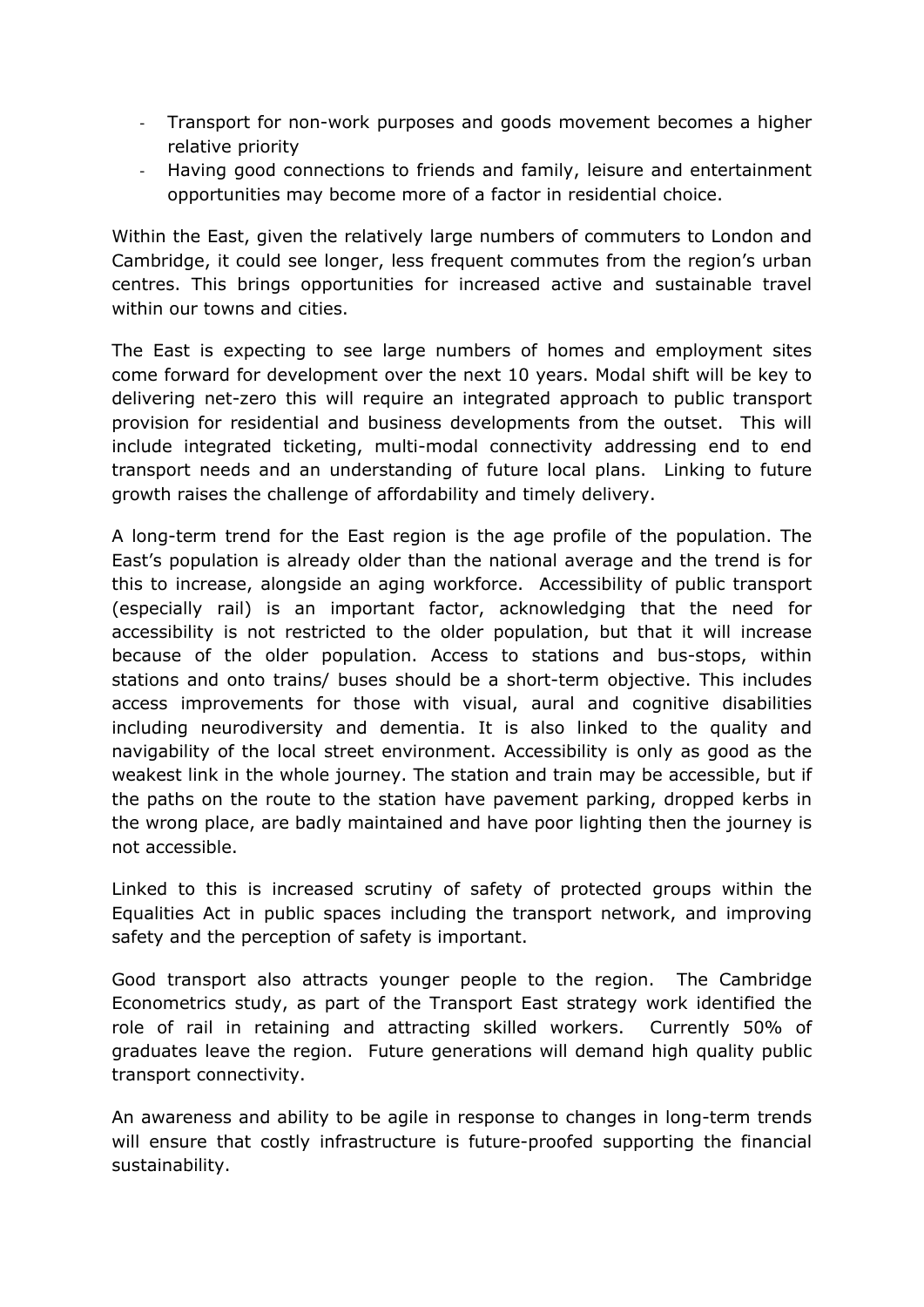## **What can be done to improve connectivity across public transport modes? How could better integration be delivered in urban areas outside London?**

At a national level there is a need for a more integrated approach to infrastructure investment to deliver the Government's aims. At present national level transport infrastructure priorities tend to be identified on a network or modal basis with separate nationally significant infrastructure priorities identified for road and rail. This can lead to the development of specific schemes aimed at solving a particular modal problem to improve network performance. To help aid in the recovery from the COVID-19 pandemic and to stimulate sustainable economic growth it requires a more integrated, place based, programme approach to infrastructure investment that looks across different transport modes and delivery agencies holistically. There are movements in this direction for example with Great British Railways and the formation of Active Travel England – but funding levels and modal specific pots are still unbalanced.

At the regional level, Sub-national Transport Bodies are ideally placed to lead integration at a strategic level as they are grappling with many of the same issues, at a more manageable scale than nationally, with closer relationships to local delivery bodies. Together STBs can bring to Central Government a stronger voice to tackle collective issues and have a clear role in the selection, prioritisation and funding of major transport interventions which in turn assist Government's priorities.

- Strategic Direction: Working in an integrated way STBs can set a clear direction for improved connectivity both within the region and beyond. There is a great opportunity for the collective STBs to take on a greater role given their in-depth knowledge of the regions and collaborative approaches to joint issues assisting Government in delivering more efficient and effective transport interventions.
- Place Based Outcome Focus: Given that STBs Transport Strategies act as the 'bridge' between local and national transport policy through the strength of local partnerships it enables STBs to more effectively select, prioritise and monitor interventions which are relevant to a place-based context. A Regional Funding Allocation would enable more effective placed based prioritisation to ensure that there is greater certainty over the investment pipelines emerging from STB's Transport Strategies.
- Meeting key Government ambitions around decarbonisation and levellingup: Working at a regional level for cross-departmental, macro policy areas is more likely to provide clarity of progress and monitoring at this level may also be more appropriate. Given the commonality of these issues across England, individual STBs can act as centres of excellence, sharing their expertise and lessons learned with other STBs experiencing similar issues. For example, Transport East is the lead STB for rural mobility issues.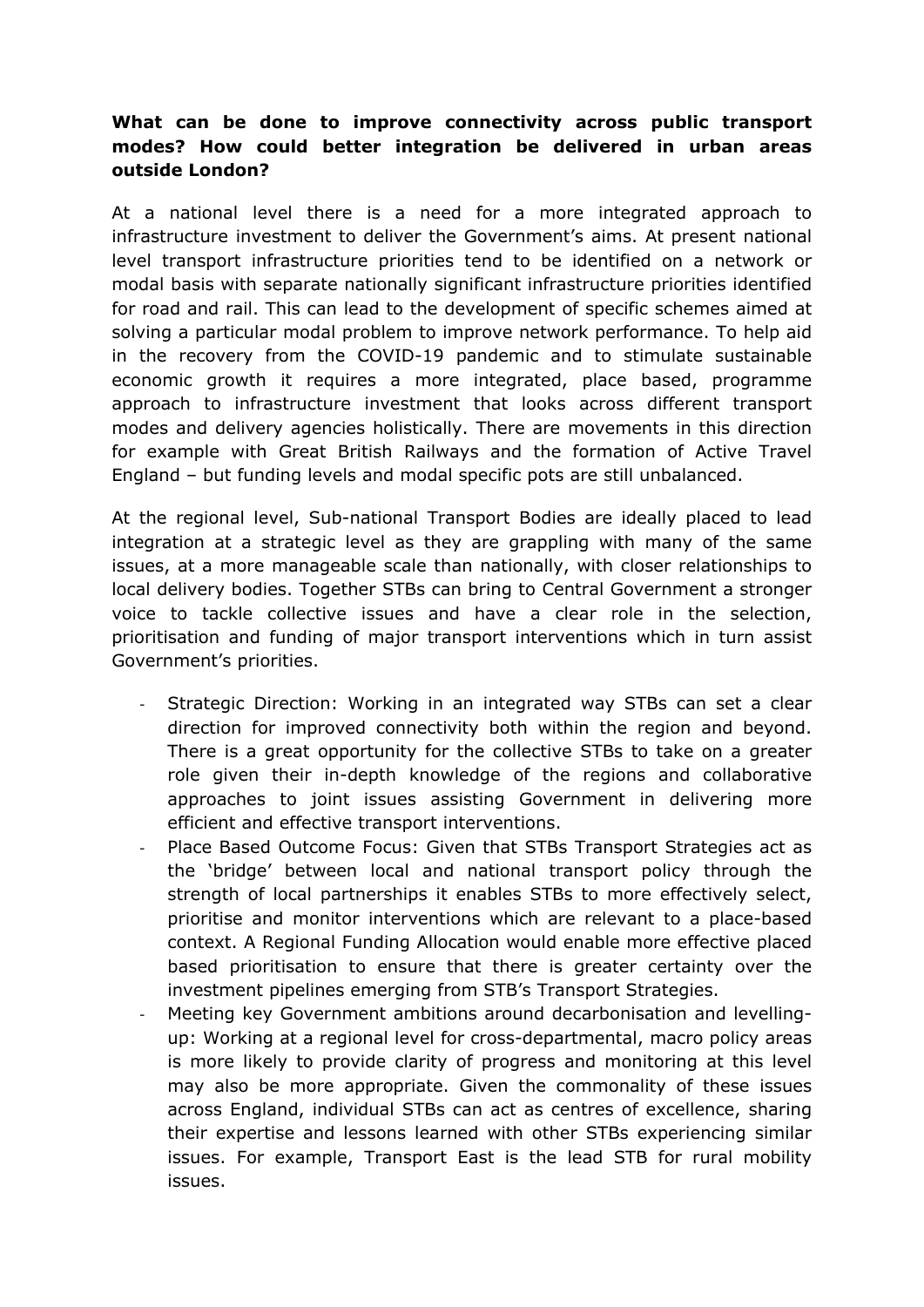- Accelerating Delivery: Local solutions could be prioritised and accelerated through STB investment pipelines, which will bring forward a 'new breed' of transport interventions delivering against common issues and goals. Key to this however is funding certainty, this note will go on to exploring maximising funding opportunities in subsequent sections.
- Procurement: Another key aspect to integration is the way in which projects are procured, and how these projects embody a reduction in carbon. By incorporating decarbonisation requirements into procurement processes will assist in delivery of more environmentally conscious interventions. Here STBs have an integrated role to provide consistency particularly in projects which cross regional boundaries.

At a local level there are several actions which would improve the integration of transport outside London – many of these could be led by Sub-national Transport Bodies, with the right level of funding and resourcing.

- Addressing end to end transport needs, requiring coordination between Local Transport Authorities (LTAs), bus, rail and shared transport operators and Community Transport Groups. Integrating rail service improvements with Local Cycling and Walking Investment Plans and Bus Service Improvement Plans.
- Integrated ticketing that is robust across modes and regions, acknowledging the high level of inter-region trips (especially by rail)
- Support Local Transport Authorities at a regional level on coordinating multi-modal transport improvements associated with local planned growth
- Accessible stations and stops, routes and vehicles/ trains.
- An integrated and coordinated approach to the rail / highway interface
- Secure cycle storage at transport interchanges and increasing opportunities to take cycles onto trains, including e-bikes.

## **What are the likely areas of innovation in urban public transport over the next 10 years? How should public policy be shaped considering both incremental and transformational innovations? How could data help transport services meet consumer demand?**

Our [regional](https://www.transporteast.org.uk/wp-content/uploads/Transport-East-Regional-Evidence-Base-1.pdf) [evidence](https://www.transporteast.org.uk/wp-content/uploads/Transport-East-Regional-Evidence-Base-1.pdf) [base](https://www.transporteast.org.uk/wp-content/uploads/Transport-East-Regional-Evidence-Base-1.pdf) has a summary of future mobility trends (section 9). Highlights include:

- Increased acceptance of sharing assets and services: In the East we are trialling shared e-scooters and e-bikes in several urban locations, with positive feedback and results so far. Liftshare, a Norfolk-based car-sharing platform works with large employers nationwide to coordinate car-sharing schemes – taking 25,000 off the road every day. Car clubs are also beginning to emerge across the region, although with much less density than larger urban conurbations.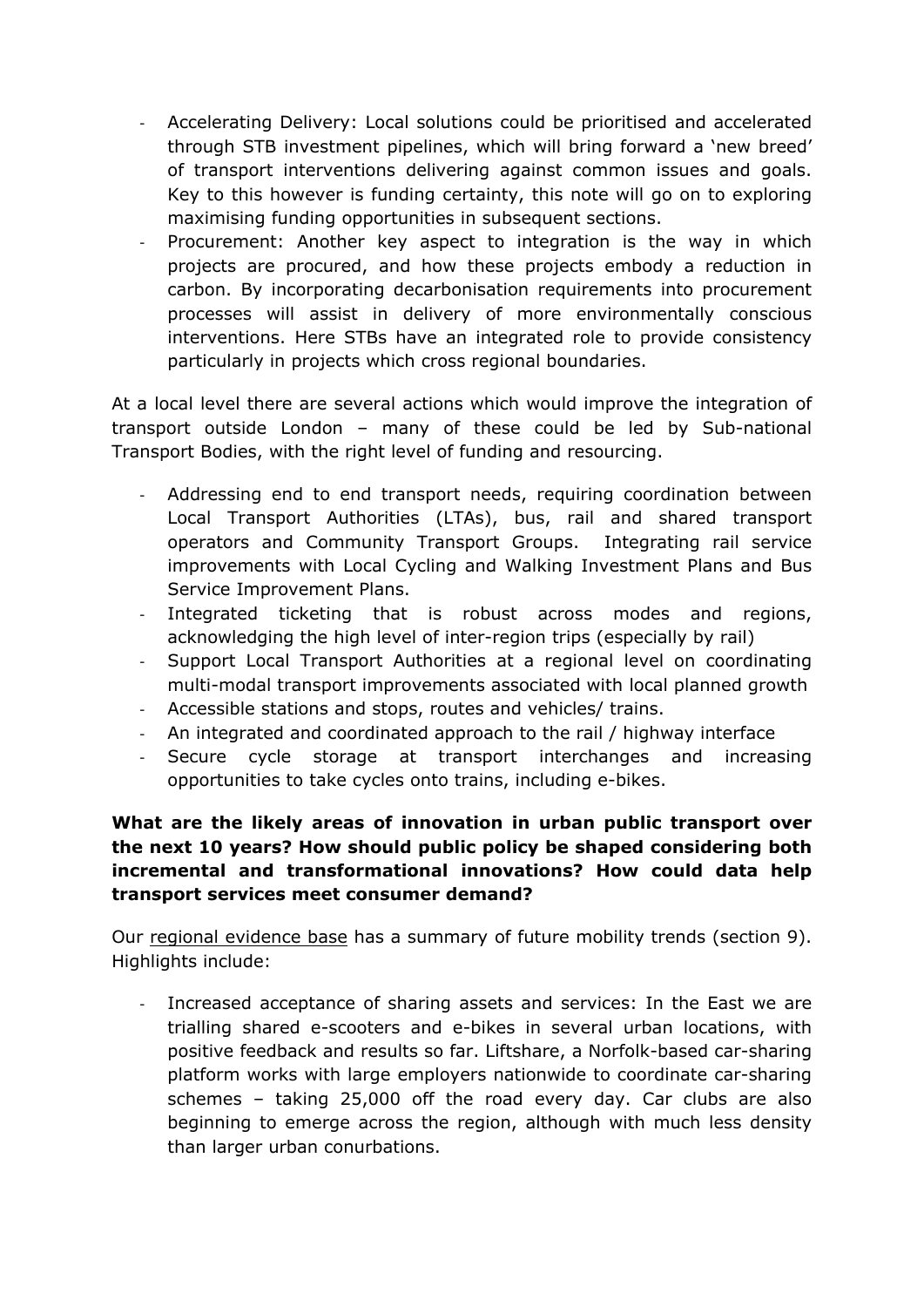- Increased digitalisation of services and information: There is an opportunity to combine data feeds to provide increased real-time service information across multiple providers to encourage sustainable travel behaviour. Knowing when your service will arrive, knowing how much it will cost compared to other options, knowing about delays – all help people make the most effective travel decision.
- Climate change: The East is at risk of climate impacts from heat, flooding and coastal erosion. The resilience of transport networks to extreme weather events will be increasingly important.
- Fuel change: As more private vehicles become electric, the cost of running said vehicle will reduce. The risk and implications of increased usage as cost restrictions are eased needs consideration by government at all levels. Linked to this is the diminishing income to Treasury from Vehicle Excise Duty and the implications for long-term transport funding. Any decisions around this, need to take into account all transport users and reflect the needs of all regions, not just urban drivers and STBs can facilitate the debate at a regional level on any future policy in this area, informed by regional evidence and relationships.

Transport East has received additional DfT funding to develop a regional Agent and Activity Based Model.This approach to modelling looks at how and why people travel rather than the traditional vehicle focussed modelling approach. It enables the complexity of peoples' lives to be considered. This modelling approach can test how people change their travel mode or behaviour in response to policy and network changes, it also enables analysis of the decisions made, to see how close a person would come to making a different choice, informing the development of a strategy and enabling more effective focus for investment.

# **Are local authorities well equipped with appropriate funding and powers to deliver high-quality public transport services? Would further devolution of transport policy contribute to better outcomes?**

The Levelling-Up White Paper indicated an appetite in government for increased devolution of funding and powers to local authorities to manage their local transport networks. To what level these powers can be taken is yet to be made clear, but alongside powers needs to come a long-term, holistic financial settlement that allows authorities to be able to design and deliver integrated transport networks that meet local and regional needs and drive local and regional outcomes. Currently, the mechanism of siloed funding pots, with different objectives that require authorities to exert resource to submit bids with no guarantee of success, is undermining integrated delivery.

Due to funding constraints, LTAs are suffering a capacity and capability shortage and are struggling to up-skill to meet the new policy environment and challenges. STBs can be an efficient vehicle for improving this at a regional level,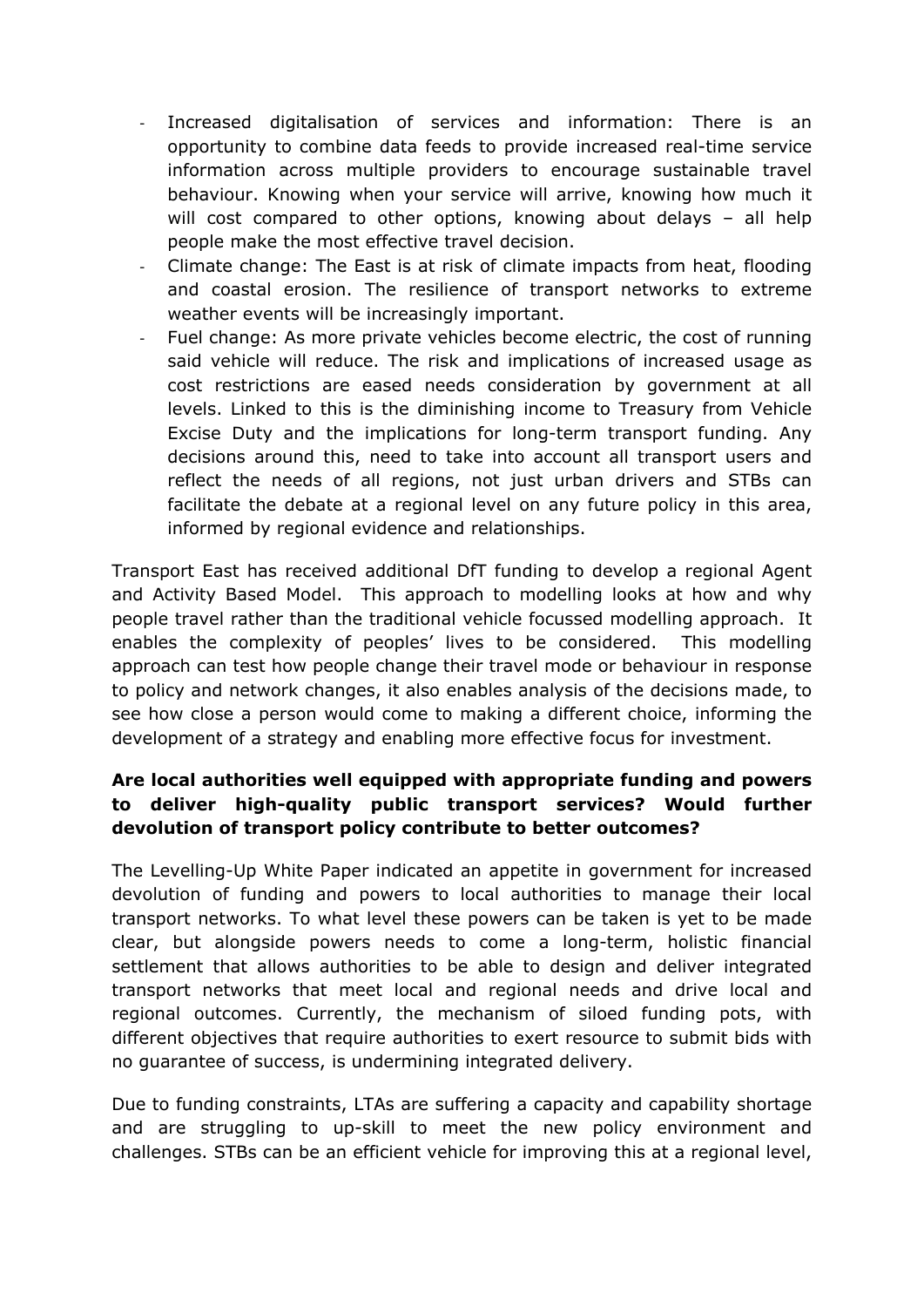through improved data and evidence, procurement frameworks, and developing regional level expertise in strategic transport development and delivery.

STBs are currently promoting decarbonisation through the development of carbon assessment tools, identifying regional level decarbonisation pathways, and developing holistic appraisal frameworks that assess carbon impacts. The 'Decarbon8' report6 on the role of STBs in carbon governance concludes that sub-national areas are the optimally sized geographic and administrative region to co-ordinate transport carbon-reduction strategies.

STBs can support the Government in bringing forward good ideas more quickly. For example, locally driven ideas in STB transport strategies will have the benefit of widespread partner support and momentum, could be accelerated through sub-national investment pipelines, accelerating business cases for the next generation of projects to deliver outcomes. This can only be achieved with longer term STB funding certainty that has recently been given to metro mayors.

Investing in the training needed to equip those involved in the planning, development and delivery of large-scale transport projects to enable them to deliver high-quality schemes as quickly as possible. Greater certainty on sustained long-term funding would support longer term planning, early contractor engagement and a programme level approach to decarbonisation, levelling-up and economic growth.

STBs can help develop capacity and the right skills within the UK to deliver the Government's transport infrastructure plans. For example, England's Economic Heartland, the STB for the Oxford to Cambridge area, are working with the Department for Transport to trial a regional centre of excellence: one that will host specialist skills and knowledge upon which their partner organisations including their local transport authorities will be able to draw on as they develop their proposals to the point of delivery.

In developing and assessing infrastructure improvement with passenger transport benefits, the appraisal process must take a rounded view of Wider Economic and Social Benefits to ensure a balanced solution is identified.

#### **Could better policy coordination across government departments, and between central and local government, improve public transport outcomes? If so, how can this be achieved?**

At a national level the need for better integration and co-ordination between Government departments (particularly MHCLG, Treasury and DfT), to unblock and accelerate infrastructure delivery is vital. Currently, funding arrangements for infrastructure are separated across Government Departments which makes the planning and delivery of major transport infrastructure more difficult. Being able to access funding that is less segregated would allow for more joined up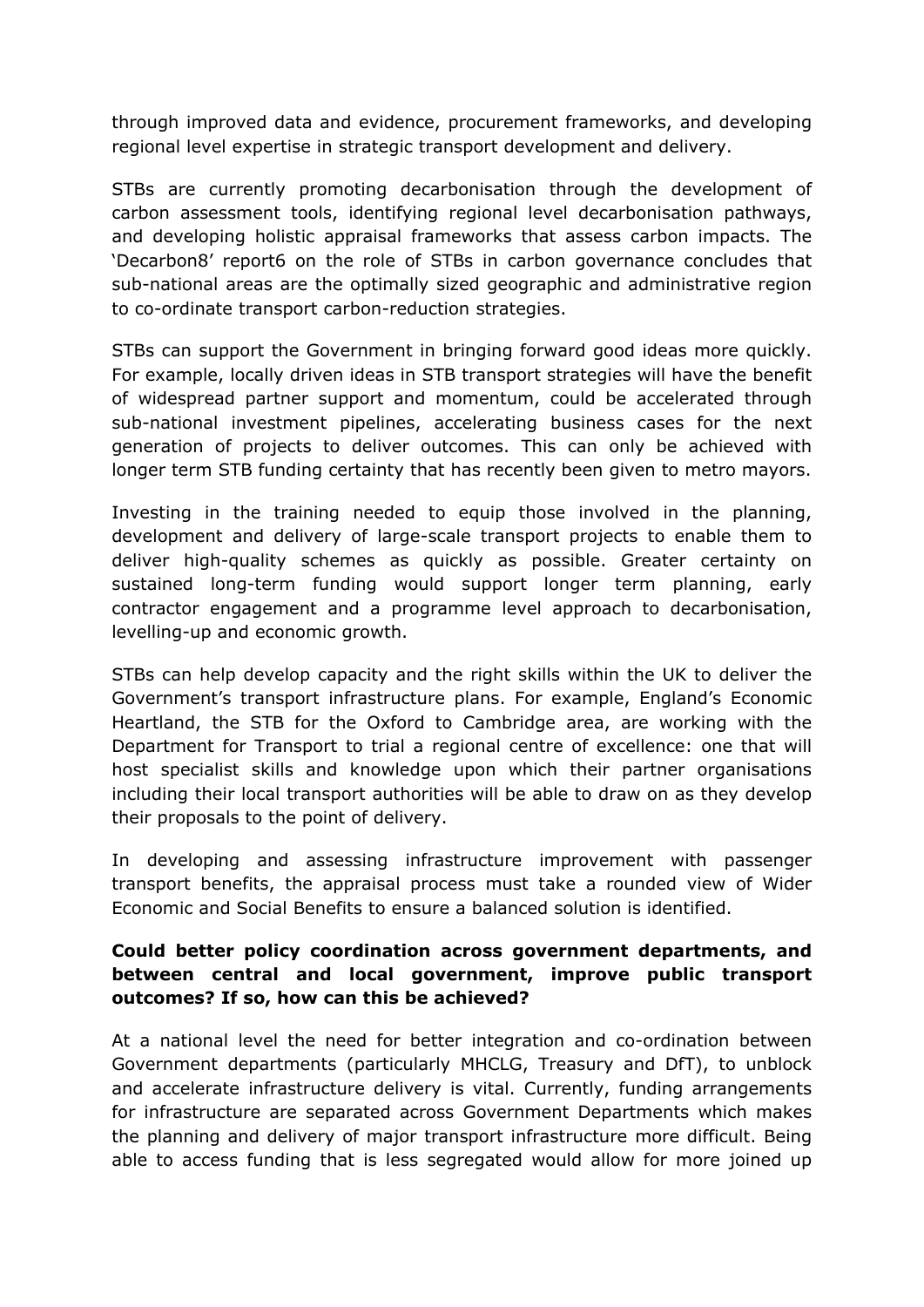planning and the delivery of schemes, without the risk of delay or termination of one aspect of the scheme.

STB's transport strategies incorporate both local and national policy outcomes allowing their local partnerships to more effectively prioritise, manage and deliver a portfolio of infrastructure relevant to a place. By working with STBs, Government can operate within departments that exist and yet still be assured that at a regional level STBs will take a place-based approach to connectivity. However, a regional funding allocation would enable more effective prioritisation and ensure the investment pipelines that flow from the STB's transport strategies are affordable. STBs are already collaborating closely with each other to maximise value to the taxpayer. This is evidenced by several joint project submissions to the DfT for additional in-year funding for 2021-22.

# **What are the barriers to improving urban public transport, in terms of delivering the necessary infrastructure, increasing connectivity and improving the consumer experience?**

- **Funding certainty:** A further way to maximise funding opportunities and give greater certainty to delivery agencies to plan more effectively their investment pipelines (including Transport East) is via the provision of multi-year funding. Currently National Highways and Network Rail benefit from five-year funding settlements. This multi-year approach avoids the resourcing issues resulting from the stop-start patterns of infrastructure investment but also allows more complex schemes to have greater certainty over future years to deliver necessary improvements to support key challenges. This approach could also be linked to other transport funding streams including any 'Integrated Transport' funding which should be consistent in terms of timeframes with other funding streams enabling a combination of funding sources which could include both capital and revenue sources.
- **Funding levels:** There needs to be a wider discussion about the future of funding for transport and how this needs to be aligned with the user being the source of funding for all forms of transport and also aligned to the wider benefits and impacts of different modes on society. Consideration needs to be given to short-term funding to "re-boot" passenger travel following Covid19, this would suggest that the aim should be to develop a funding strategy that will result in a financially sustainable model for the medium-term, 5 to 10 years. In considering the future funding strategy, consideration should be given to enabling lower income groups to use public transport to ensure levelling up of access to sustainable transport.
- **Recognition of the different challenges faced by urban/rural authorities:** Areas which need to balance provision across a wide and diverse geography have greater challenges around commercial viability, service management and integration than denser metropolitan centres.